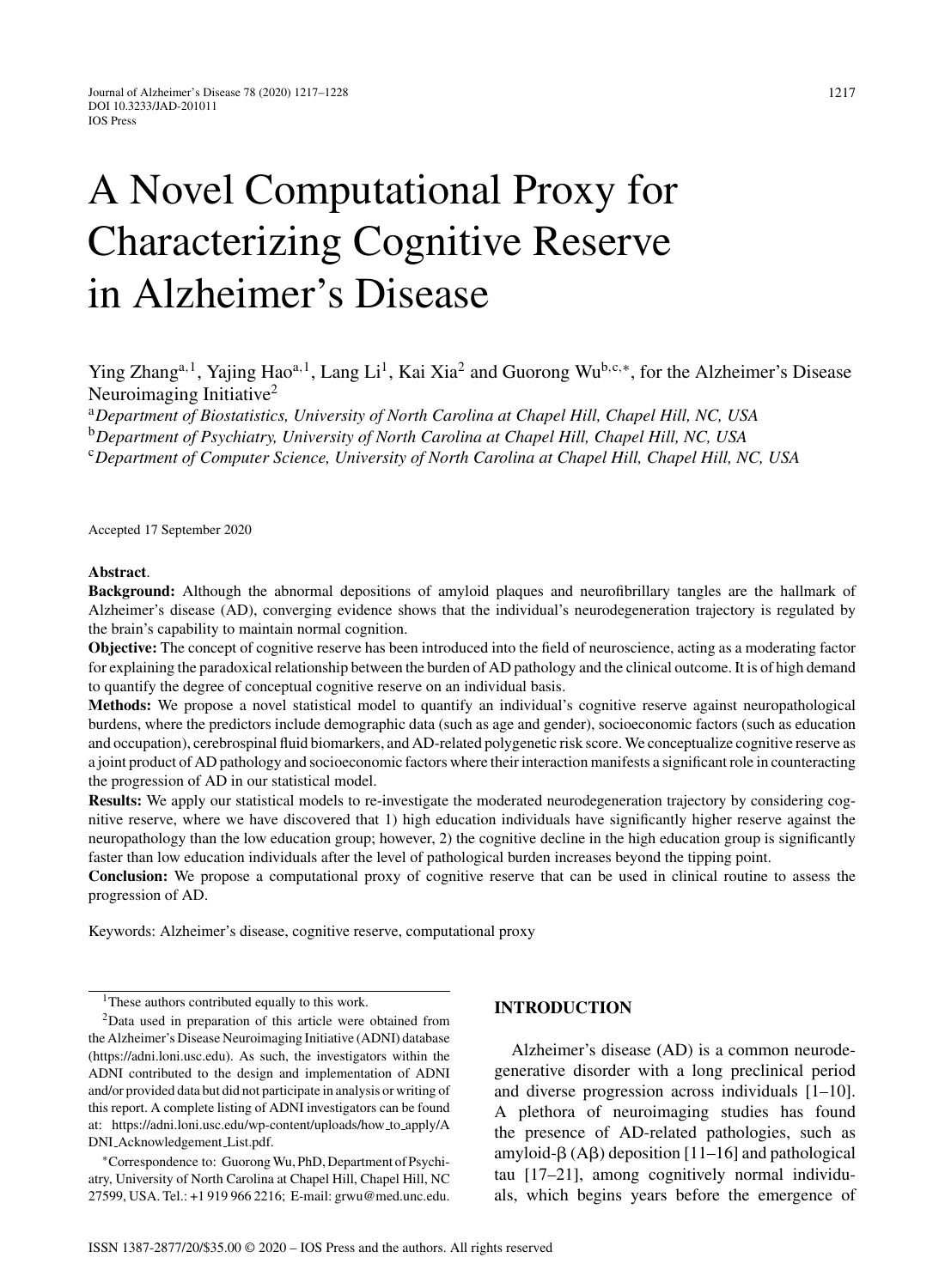the clinical symptom of mild cognitive impairment (MCI). In this regard, AD is defined by its underlying pathologic processes that can be documented by postmortem examination or *in vivo* by biomarkers [22, 23]. In general, the biomarkers are grouped into  $\text{A}\beta$  deposition [11–16], pathologic tau [12, 13, 15, 17–21], and neurodegeneration [22, 24–29].

A major challenge in the care and management of AD is the paradoxical relationship between the burden of AD pathology and its clinical outcome [30, 31]. Converging evidence shows that the individual's neurodegeneration trajectory is not only regulated by the abnormal deposition of pathology burden but also moderated by the brain's capability to maintain normal cognition [30, 32–34]. In this regard, the concept of resilience has been introduced into the field of neuroscience, acting as a moderate factor to preserve normal cognition despite underlying neuropathology [32, 33, 35]. These individual differences could be explained by higher capital (higher to start with), better maintenance (slower decline trend), or greater resilience and compensation capacities [32, 35]. For example, the most frequently used tests for AD diagnosis include verbal memory for the word list, story, and other verbal materials. There is a lifelong female advantage in verbal memory that sustains until reaching amnestic MCI [36–38]. The downside is that such a female advantage is eliminated at higher levels of pathology burden, resulting in delayed MCI diagnosis at the cost of a more severe burden of disease at the time of diagnosis and decline rapidly, and eventually missing the window for early intervention [39–41].

Most people with AD have the late-onset form of the disease, i.e., symptoms become apparent in their mid-60s and later. Although no specific gene has been identified as having a direct cause on lateonset AD, a number of generic risk factors have been found to be associated with AD. For example, 11 novel susceptibility single nucleotide polymorphisms (SNPs) were identified in a meta-analysis of genomewide association studies (GWAS) that recruited over 74,046 individuals with and without late-onset AD [42]. Since each of the identified genetic variants has a small effect size, polygenetic risk scores (PRSs) have been widely used as a predictor in many AD studies [43–45], which combine the effects of many individual SNPs. For example, AD PRS showed promising results in detecting MCI in adults who were only in their 50s [46]. Although tremendous strides have been made in studying genetic associations in AD, limited attention has been given to investigate the role of genetic factors in cognitive reserve.



Fig. 1. As the digital zoom is a complementary technique to achieve super-resolution beyond optical zoom, our computational model allows us to quantify an individual's brain resilience using the current pathology technology and sets the stage for precision medicine.

Besides aging and biology factors, socioeconomic status (SES) such as education and occupation also have a significant role in regulating the progression of AD. In an early longitudinal study of 593 nondemented individuals aged 60 years or older, the follow-up examining results showed that increased education and occupational attainment might reduce the risk of AD [47]. Furthermore, lifestyle, physical illness, health care, and environmental factors associated with poverty are considered as other possible reasons for diminishing the brain's reserve of persons with AD [48].

Although the concept of cognitive reserve has been put forward to account for the individual difference of cognitive decline in the neuroscience field, many pathology studies are more likely to attribute the reason for such difference to the limitation of current pathology technology [49, 50]. However, there is one common agreement across the AD research community that the lack of direct measurement of cognitive reserve makes it difficult to quantify the degree of individual differences in susceptibility to age-related brain changes and pathologic changes in AD. To address this challenge, we propose a novel statistical approach to define an operational proxy of the cognitive reserve by quantifying longitudinal clinical phenotypic expression in relation to the underlying neurodegenerative processes on an individual basis. We demonstrate the rationale of our approach in Fig. 1, where we analogize the complementary role between pathology assay technology (hardware) and computational resilience proxy (software) to the technology of optical zoom and digital zoom function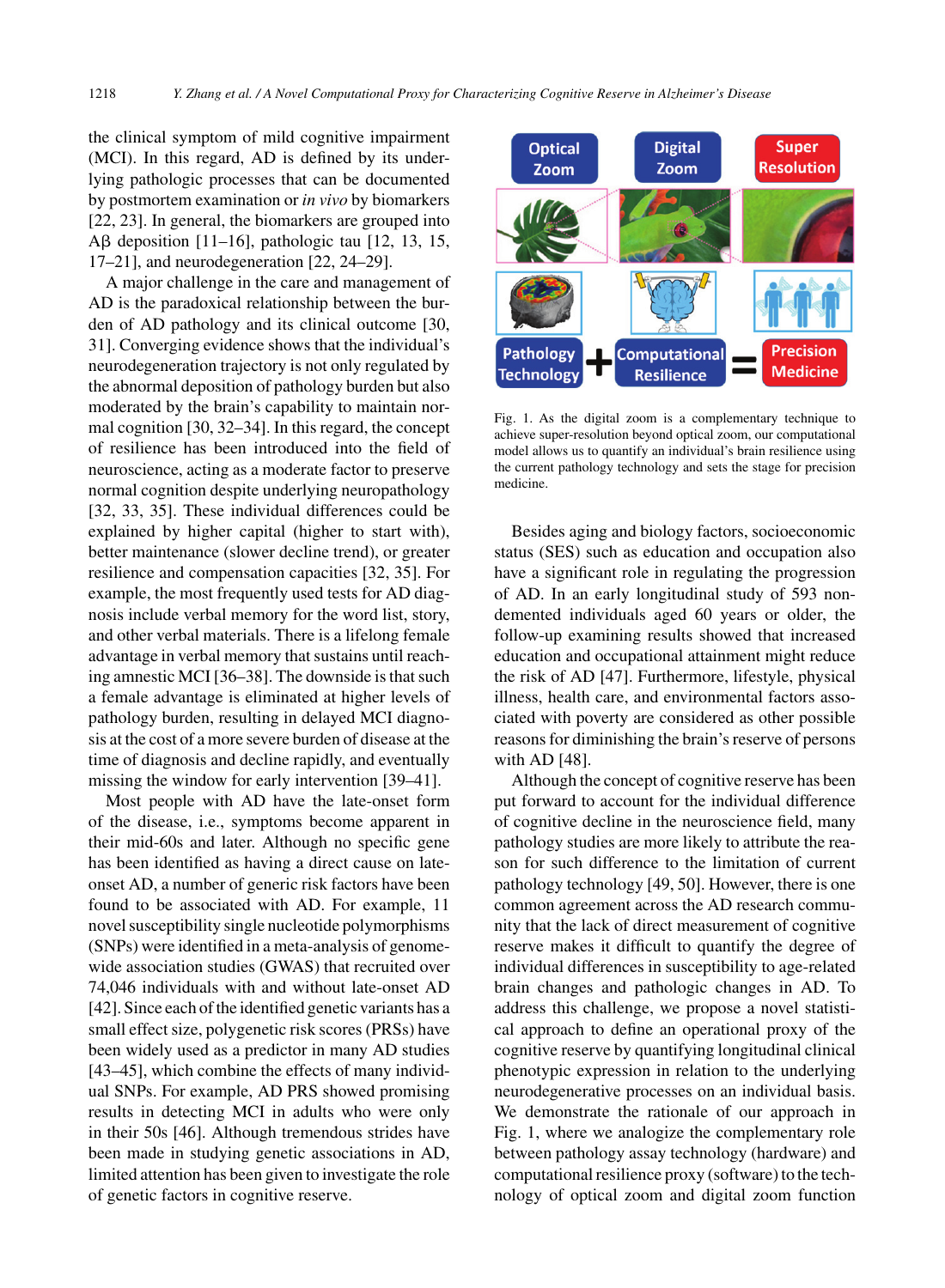in computer vision. In this regard, the major contribution of our work is a novel operational definition of cognitive reserve that can improve the precision of measuring pathological burden and disentangle the variable relationships between neuropathological substrates and clinical outcomes.

To do so, we first present a regression model to investigate the cognitive reserve proxy, where the response is the diagnosis label (indicating the severity of AD progression), and the predictors include age, sex, pathology burden, education, AD PRS, and their interactions. Our hypothesis is that the pathophysiology of AD is defined by AD-specific biological changes. However, the progression of AD is also moderated by socioeconomic factors such as education. In this context, we conceptualize the mechanism of the cognitive reserve as a joint product of AD pathology (measured by  $tau/Ag_{42}$  ratio) and socioeconomic factors (measured by educational level), where their counteracting effect size of moderating the cognitive decline can be used as the computational proxy of cognitive reserve. Given the new proxy of cognitive reserve, we further investigate the following two hypotheses: 1) Does the high education group have a higher cognitive reserve to AD pathology? 2) Does a high level of education have the same downside as a female advantage in AD progression in the way of a more rapid cognitive decline after going beyond the moderate level of pathology? We perform significant testing in our regression model to test the first hypothesis. Regarding the second hypothesis, we employ a Cox model [51, 52] on the longitudinal data from the Alzheimer's Disease Neuroimaging Initiative (ADNI) database to examine the influence of cognitive reserve across educational differences.

## **MATERIALS AND METHODS**

#### *Data descriptions*

The data used in our study were obtained from the ADNI database [\(https://ida.loni.usc.edu\)](https://ida.loni.usc.edu). The ADNI was launched in 2003 as a public-private partnership, led by Principal Investigator Michael W. Weiner, MD. The primary goal of ADNI has been to test whether serial magnetic resonance imaging (MRI), positron emission tomography (PET), other biological markers, and clinical and neuropsychological assessment can be combined to measure the progression of MCI and early AD. For up-to-date information, see <https://www.adni-info.org>. There are four phases of the ADNI study (ADNI1, ADNI-GO, ADNI2, and

ADNI3). Some participants were carried forward from previous phases for continued monitoring, while new participants were added with each phase to further investigate the evolution of AD.

## *Cerebrospinal fluid (CSF) biomarker data*

 $\text{A}\beta_{42}$ , CSF t-tau, and phosphorylated-tau<sub>181p</sub>, which are biomarkers of amyloid, neuronal injury, and neurofibrillary, respectively, were measured in the ADNI baseline. Full details of the collection are described in a previous study [53]. As shown in [54], CSF tau/A $\beta_{42}$  ratio shows higher sensitivity and specificity in identifying the risk of AD than either just using tau or  $A\beta_{42}$ . To that end, we adopted the CSF tau/ $A\beta_{42}$  ratio as the AD pathology hallmark in the following analysis, where higher CSF tau/ $A\beta_{42}$ indicates the higher risk of developing AD.

## *Education and occupation*

The years of education and occupations were recorded in the ADNI database in recruiting subjects. We classified education and occupation using the same criteria in Lo's study [55]. Years of education was divided into three categories: high (years of education >17 years), intermediate (years of education 15–17 years), and low (years of education <15 years). For the occupation that the ADNI subject performed during most of his/her adult life or with the longest time of service, it was classified into three levels according to the National Statistics Socio-economic classification [56]: 1) high level (professional or managerial), 2) intermediate level (skilled), and 3) low level (partly skilled or unskilled).

#### *Genotyping data and quality control*

The genetic data of four phases: ADNI-1, ADNI-GO/2, ADNI-GO/2nd, and ADNI-WGS have been used in our study. The ADNI-1, ADNI-GO/2, ADNI-GO/2nd, and ADNI-WGS contain 757, 432, 361, and 812 subjects with genotyping data, respectively. The ADNI-WGS phase consists of 261 subjects from ADNI-1, 427 subjects from ADNI-GO/2, and 124 new subjects.

For 757 subjects in ADNI-1, genotyping was performed by the Human610-Quad BeadChip (Illumina, Inc., San Diego, CA) included 620,901 SNP and CNV markers. For 432 subjects in ADNI GO/2, genotyping of 730,525 SNPs and CNVs were performed by Illumina HumanOmniExpress BeadChip.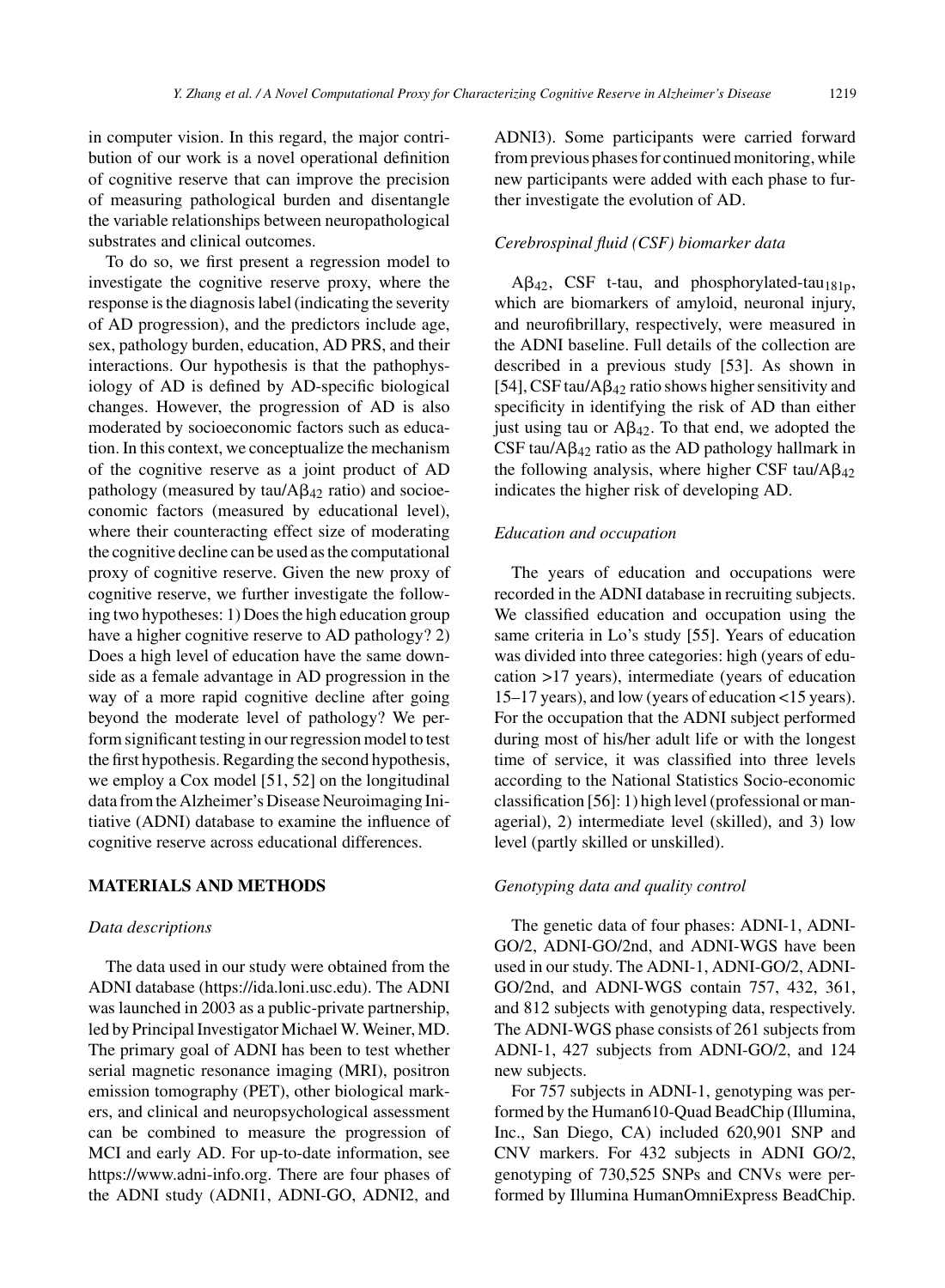For 361 subjects in ADNI GO/2nd, genotyping of 716,503 SNPs and CNVs were performed by Illumina HumanOmniExpress BeadChip. For 812 subjects in ADNI WGS, genotyping of 3.7 million SNPs were performed by Illumina Omni 2.5M (WGS Platform).

We performed quality control on the genotype data of each phase of ADNI by plink 1.90, similar to the procedure described in [57]. We only consider autosomal SNPs and SNPs are excluded from further analysis if they do not meet any criteria listed: 1) call rate per SNPs >95%; 2) minor allele frequency  $\geq$ 1%; 3) Hardy-Weinberg equilibrium test of  $p > 10^{-6}$ . Subjects are excluded from further analysis if they do not meet any criteria listed: 1) call rate per participant  $\geq 95\%$ ; 2) genotypic sex check with reported sex; 3) genotypic check for cryptic relatedness (3 related pairs were identified with PI HAT >0.2, one of them was randomly excluded). The same quality control procedures were repeated for ADNI GO/2 and ADNI WGS.

After the quality control procedure, 541,007 SNPs in 751 participants in ADNI-1 were left for imputation. For ADNI-GO2 643,511 SNPs and 429 participants were left for imputation. For ADNI-GO2nd 637,069 variants and 359 subjects were left for imputation. ADNI-WGS left 1527166 SNPs, 808 subjects for imputation. Then we used the Michigan Imputation Server to impute each phase of the ADNI genotype data. ADNI-1 data was lifted from hg18 to hg19, as it was recorded on the human reference genome, GRCh37. While the other ADNI data are originally in GRCh38. Here, we follow the workflow in [58] to perform the imputation: 1) 1000 Genome Phase 3 v5 (hg19) as the reference panel; 2) Phased by Eagle; 3) used mixed population as reference panel; 4) Rsq filter was 0.3. After the imputation, we merged all four ADNI phases data together and filtered the SNPs by MAF >0.05 and performed an identity check for cryptic related pairs (7 related pairs were identified with PI HAT >0.2, one of each pair was randomly excluded). For the subjects genotyped in multiple phases, we keep the most recent genotyping record for further analysis. After all the former quality control procedures, 9,432,719 SNPs in 1,661 subjects were kept.

#### *Calculation of PRS*

We are interested in testing the association between PRS of AD and the AD pathophysiology. First, we filtered the SNP in the GWAS results in CTG lab [\(https://ctg.cncr.nl/software/summary](https://ctg.cncr.nl/software/summary_statistics) statistics) by MAF greater than 0.01. Then, the SNPs were LD pruned with  $r^2 = 0.1$  in a 1000 kb window, 324,982 SNPs were left after the pruning. And we utilized Plink 1.9 to calculate the weighted PRS of AD using SNPs with AD association of  $p < 10^{-4}$ .

## *Statistical methods*

In the following, we first seek for the operational definition of the cognitive reserve by applying a logistic regression model on the baseline data. Second, we examine the prognostic value of the cognitive reserve proxy by applying the Cox proportional hazards model on the longitudinal data.

# *Logistic regression model for the computational proxy of cognitive reserve*

We assume that the pathophysiology of AD is defined by the AD-specific biological changes (i.e., the increasing CSF tau/ $A\beta_{42}$  ratio), which underlines the clinic manifestations. However, the progression of AD is also moderated by socioeconomic statuses, such as education and occupation. In this regard, we conceptualize the mechanism of cognitive resilience as a joint product of pathology risk indicators and socioeconomic factors, where the resistant level can be captured by modeling the relationship between pathological burden and the clinical manifestation of cognitive decline.

Each subject has the diagnostic label where  $y = 1$ indicates being diagnosed as AD and otherwise  $y =$ 0. The response of our model is the probability of being diagnosed as AD with logit link function, i.e.,  $log it(P(y = 1) = log\left(\frac{p(y=1)}{1-p(y=1)}\right)$ , which is modeled as a linear function of age, gender, education, occupation, tau/ $A\beta_{42}$  ratio, and AD PRS. In order to measure the counteract of cognitive reserve, we also included the interactions between AD pathology and educational levels in the model. The logistic model was represented as:

$$
logit(P(y_i = 1)) = \beta_0 + \beta_1 x_{Age,i} + \beta_2 x_{Gender,i}
$$
  
+  $\beta_3 x_{Mid\_Edu,i} + \beta_4 x_{High\_Edu,i} + \beta_5 x_{Mid\_Occ,i}$   
+  $\beta_6 x_{High\_Occ,i} + \beta_7 x_{PA,i} + \beta_8 x_{PRS,i}$   
+  $\beta_9 (x_{PA,i} \cdot x_{Mid\_Occ,i})$  (1)

where  $x_{Age,i}$  is age (in years),  $x_{Gender,i}$  is gender (male: 1; female: 0), *xPA,i* is pathological burden measured by CSF tau/A $\beta_{42}$  ratio, and  $x_{PRS,i}$  is AD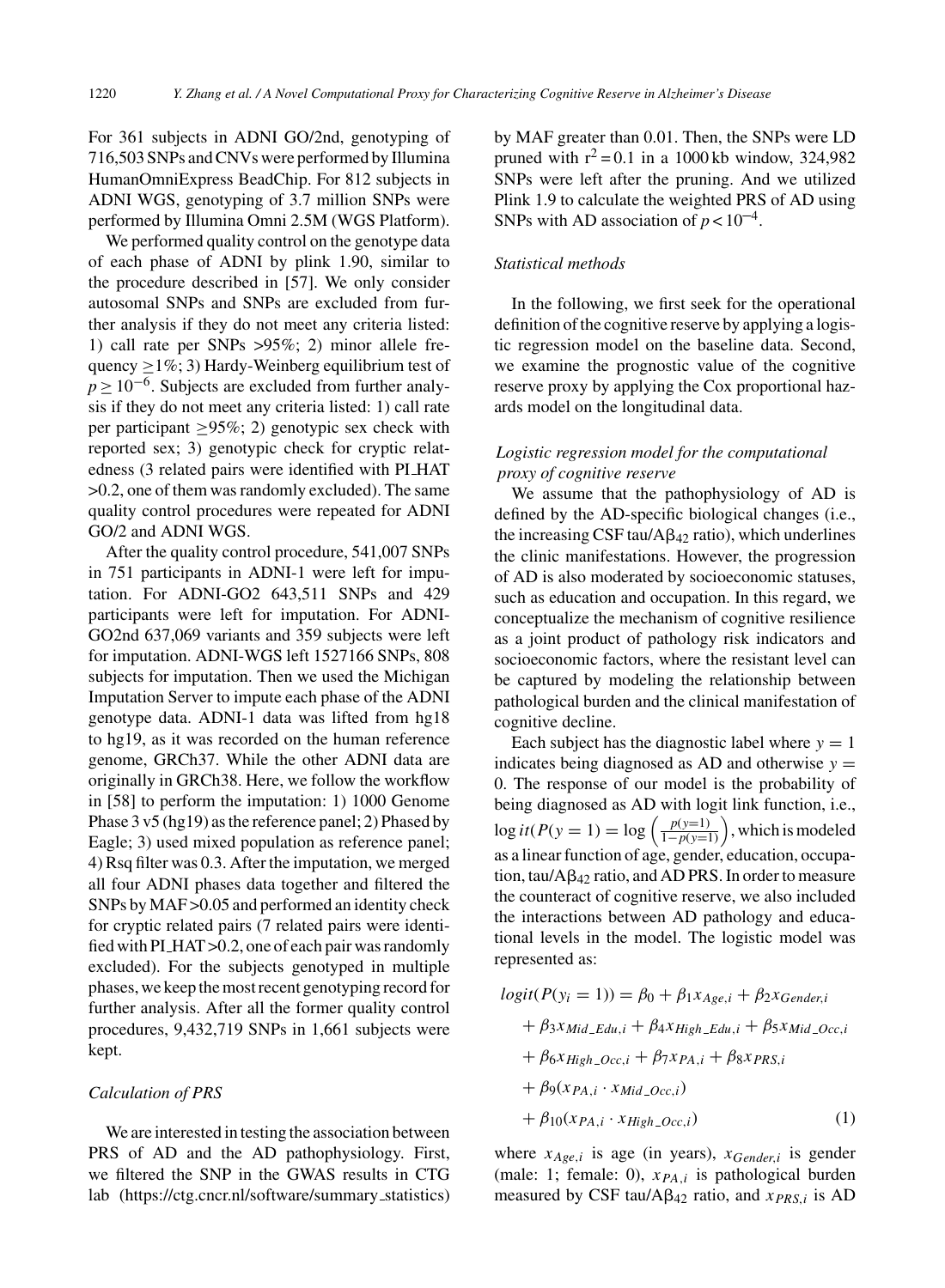

Fig. 2. The correlation heap map of demographic data for the logistic model (left) and Cox model (right).

polygenetic risk score for the *i th* subject. Educational levels and occupational levels were categorized into three levels, and we used dummy coding for all the categorical variables. Female, low educational level, and low occupational level were set as the reference group, respectively.  $x_{High\_Edu,i}$  equals 1 if the  $i<sup>th</sup>$  subject has a high educational level and equals 0 otherwise.  $x_{Mid\_Edu,i}$  equals 1 if the subject *i* has the medium educational level, and equals 0 otherwise. So are  $x_{Mid\_Occ,i}$  and  $x_{High\_Occ,i}$ . The odds ratio (OR) quantifies the expected change in the odds of being diagnosed as AD, for a one-unit increase in the predictor. The area under the curve (AUC) for receiver operating characteristic (ROC) was calculated to access the logistic model's performance. Nagelkerke pseudo R-Squared was used to evaluate the goodness-of-fit of logistic models. Since educational levels are correlated with occupational levels (please see the correlation analysis in Fig. 2), we additionally conducted a sensitivity analysis by excluding occupational levels from the logistic model.

# *Cox model for investigating the influence of cognitive reserve*

The Cox proportional hazards model is used to investigate possible factors that affect the progression from MCI to AD longitudinally for subjects with a baseline diagnosis of MCI. Specifically, the time (in months) is defined as the time between baseline visit and the first visit date of being diagnosed as AD for participants as known as MCI-converter. For participants whose progression remains at MCI stage (as known as non-converter), the time is defined from the baseline visit date to the last visit date. We use the same predictors as those in the logistic model. The Cox model is represented as:

$$
h(t) = \lim_{\Delta t \to 0+} \frac{P(t \le T < t + \Delta t | T \ge t)}{\Delta t}
$$
  
\n
$$
h_i(t|x_i) = h_0(t) \exp(\beta_0 + \beta_1 x_{Age,i} + \beta_2 x_{Gender,i} + \beta_3 x_{Mid\_Edu,i} + \beta_4 x_{High\_Edu,i} + \beta_5 x_{Mid\_Occ,i} + \beta_6 x_{High\_Occ,i} + \beta_7 x_{PA,i} + \beta_8 x_{PRS,i} + \beta_9 (x_{PA,i} \cdot x_{Mid\_Occ,i}) + \beta_{10} (x_{PA,i} \cdot x_{High\_Occ,i})) \tag{2}
$$

where  $T$  denotes for time,  $h(t)$  is the hazard function (instantaneous rate for progression to AD to occur for subjects that have survived up to time *t*),  $h_i(t|x_i)$  was the hazard function at time  $t$  for the  $i<sup>th</sup>$  participant,  $h_0(t)$  was the unspecified baseline hazard function when all predictors are 0, and others are the same as the logistic model. The hazard ratio (HR) quantifies the relative hazard of progression from MCI to AD with a one-unit increase in the predictor. *HR >* 1 indicates that the progression hazard increased with a larger value of the predictor. Similarly, we additionally conducted a sensitivity analysis by excluding occupational levels from the Cox model.

#### **RESULTS**

#### *Demographic data*

We show the demographic characteristics of participants in the logistics model and the Cox model in Table 1, where data are presented in mean (std) for continuous variables and in  $(\%)$  for categorical variables. For participants in the logistic model, the average age at baseline is 73.82 years old, 55.79% are male, 8.77% have a professional or managerial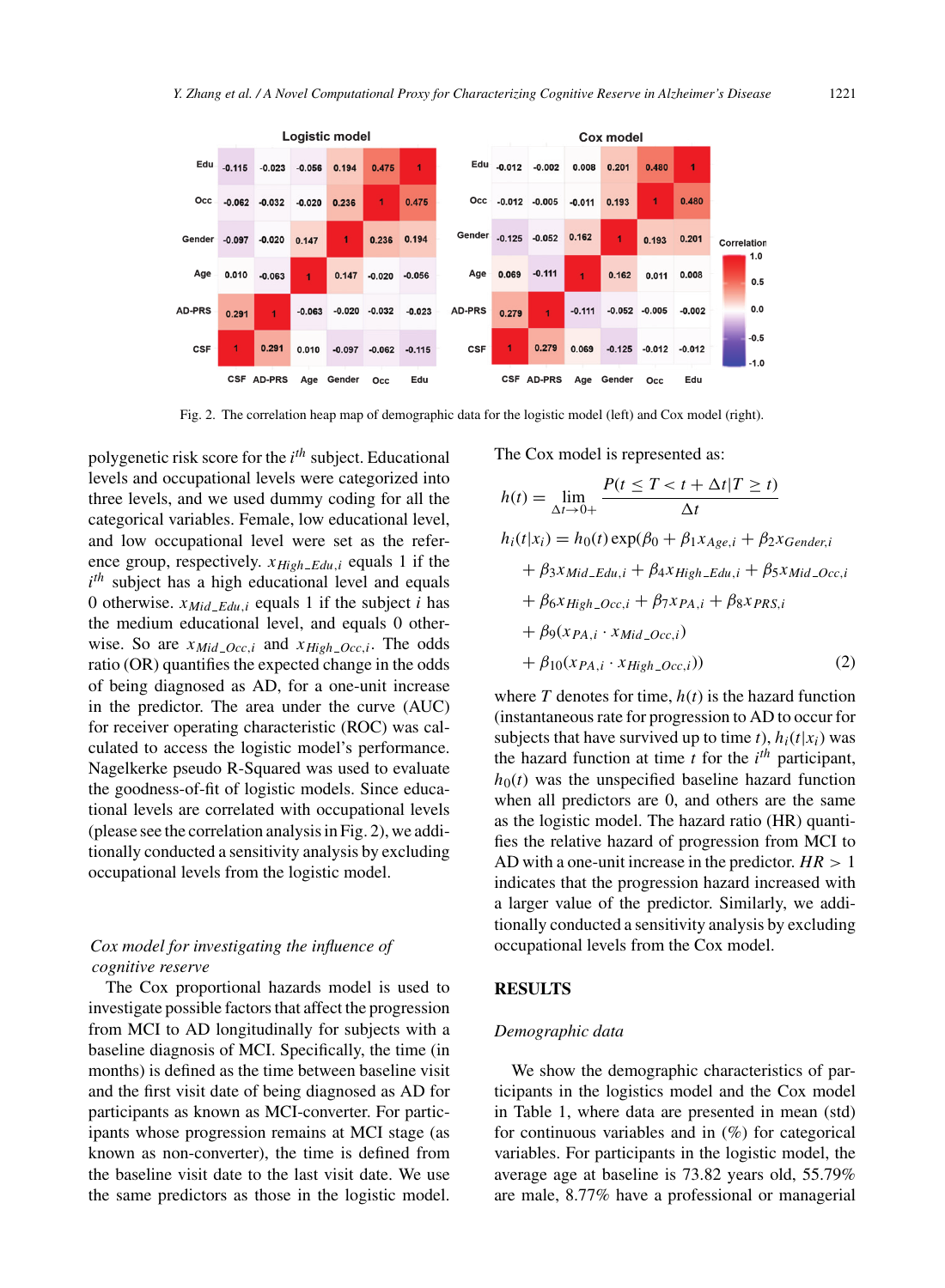| Models             | Logistic Model, $N = 889$ |                 |                     | Cox Model, $N = 531$ |                          |                          |  |
|--------------------|---------------------------|-----------------|---------------------|----------------------|--------------------------|--------------------------|--|
|                    | Total<br>$(n=889)$        | AD<br>$(n=217)$ | Non-AD<br>$(n=672)$ | Total<br>$(n=531)$   | MCI convert<br>$(n=211)$ | Non-convert<br>$(n=320)$ |  |
| Age                | 73.82 (7.18)              | 74.75 (8.17)    | 73.52 (6.81)        | 72.8 (7.50)          | 73.52(7.35)              | 72.32(7.57)              |  |
| Gender             |                           |                 |                     |                      |                          |                          |  |
| Male               | 496 (55.79)               | 125(57.60)      | 371 (55.21)         | 320 (60.26)          | 130(61.61)               | 190 (59.38)              |  |
| Female             | 393 (44.21)               | 92 (42.40)      | 301 (44.79)         | 211 (39.74)          | 81 (38.39)               | 130(40.63)               |  |
| Occupation         |                           |                 |                     |                      |                          |                          |  |
| Low                | 78 (8.77)                 | 29 (13.36)      | 49 (7.29)           | 45 (8.47)            | 16(7.58)                 | 29(9.06)                 |  |
| Medium             | 292 (32.85)               | 70 (32.26)      | 222 (33.04)         | 183 (34.46)          | 75 (35.55)               | 108 (33.75)              |  |
| High               | 519 (58.38)               | 118 (54.38)     | 401 (59.67)         | 303 (57.06)          | 120(56.87)               | 183 (57.19)              |  |
| Education          |                           |                 |                     |                      |                          |                          |  |
| Low                | 247 (27.78)               | 81 (37.33)      | 166(24.70)          | 165(31.07)           | 63 (29.86)               | 102 (31.88)              |  |
| Medium             | 307 (34.54)               | 76 (35.02)      | 231 (34.38)         | 168 (31.64)          | 72 (34.12)               | 96(30.00)                |  |
| High               | 335 (37.68)               | 60(27.65)       | 275 (40.92)         | 198 (37.29)          | 76 (36.02)               | 122(38.12)               |  |
| tau/A $\beta_{42}$ | 0.6536(0.5090)            | 0.9786(0.5460)  | 0.5486(0.4490)      | 0.6557(0.5242)       | 0.8605(0.5412)           | 0.5207(0.4666)           |  |
| <b>AD PRS</b>      | 0.0346(0.9838)            | 0.3046(0.9565)  | $-0.0526(0.9773)$   | 0.0509(1.0036)       | 0.2074(1.0589)           | $-0.0524(0.9532)$        |  |

Table 1 Demographic characteristics of participants in the logistics analysis and survival analysis

Table 2 The statistical summary of the logistic regression model

|                                          | The statistical summary of the logistic regression model |       |                        |         |
|------------------------------------------|----------------------------------------------------------|-------|------------------------|---------|
| Predictors                               | Coefficient                                              | Std.  | Odds ratio (95% CI)    | p       |
| Age                                      | $\beta_1 = 0.022$                                        | 0.012 | 1.022(0.999, 1.047)    | 0.065   |
| Gender                                   | $\beta_2 = 0.395$                                        | 0.187 | 1.484 (1.029, 2.143)   | 0.035   |
| Medium education                         | $\beta_3 = 0.568$                                        | 0.433 | 1.765(0.754, 4.125)    | 0.190   |
| High education                           | $\beta_4 = 0.259$                                        | 0.450 | 1.296 (0.536, 3.133)   | 0.565   |
| Medium occupation                        | $\beta_5 = -0.554$                                       | 0.314 | 0.575(0.310, 1.063)    | 0.077   |
| High occupation                          | $\beta_6 = -0.375$                                       | 0.320 | 0.687(0.367, 1.287)    | 0.241   |
| tau/A $\beta_{42}$                       | $\beta_7 = 2.482$                                        | 0.384 | 11.965 (5.641, 25.381) | < 0.001 |
| AD PRS                                   | $\beta$ <sub>8</sub> = 0.160                             | 0.092 | 1.174 (0.981, 1.405)   | 0.081   |
| tau/A $\beta_{42} \times$ Med. education | $\beta_9 = -1.199$                                       | 0.465 | 0.301(0.121, 0.750)    | 0.010   |
| tau/A $\beta_{42} \times$ High education | $\beta_{10} = -1.240$                                    | 0.480 | 0.289(0.113, 0.742)    | 0.010   |

occupation, and 27.78% have years of education longer than 17 years. Among 889 participants, 217 (24.41%) patients are diagnosed as AD at baseline visit. Regarding the statistical difference between AD and non-AD group, participants of AD group had larger tau/A $\beta$ <sub>42</sub> ratio ( $t = 10.51$ ,  $p < 0.001$ ) and AD PRS ( $t = 4.76$ ,  $p < 0.001$ ) than non-AD group.

For participants in the Cox model, the average age at baseline is 72.80 years old, 60.26% are male, 8.47% have the professional or managerial occupation, and 31.07% have years of education longer than 17 years. Among 531 participants, 211 (39.74%) are MCI convertors, which have greater tau/ $\text{A}\beta_{42}$  ratio ( $t = 7.47$ ,  $p < 0.001$  and AD PRS ( $t = 2.88$ ,  $p = 0.004$ ) than non-convertors. For the logistic model, AD and Non-AD are defined by baseline diagnosis. For the Cox model (right columns in Table 1), the label MCI convert means participants developing AD from MCI during the study, and non-convert means participants remaining at MCI stage.

The correlation heatmaps of the demographic data used in the logistical model and Cox model

are displayed in the left and right of Fig. 2, respectively. It is clear that education and occupation exhibit the highest correlation, followed by the correlation between AD-PRS and the CSF biomarker. It is worth noting that neither education nor occupation shows a positive correlation with the biological indicators (AD-PRS) and pathological burden. Although the magnitude of the correlation is small, the anti-correlation relationship partially supports the biological intuition of characterizing cognitive reserve through modeling the interaction between socioeconomic factors and AD risk factors.

## *Computational proxy of cognitive reserve*

#### *Significance testing*

The statistical testing results of our logistic model (in Eq. 1) are summarized in Table 2. First, we observed significant effects ( $p < 0.05$ ) of gender, tau/A $\beta_{42}$  ratio, and interaction between tau/A $\beta_{42}$ ratio and educational levels on being diagnosed as AD. Second, the likelihood ratio test showed that the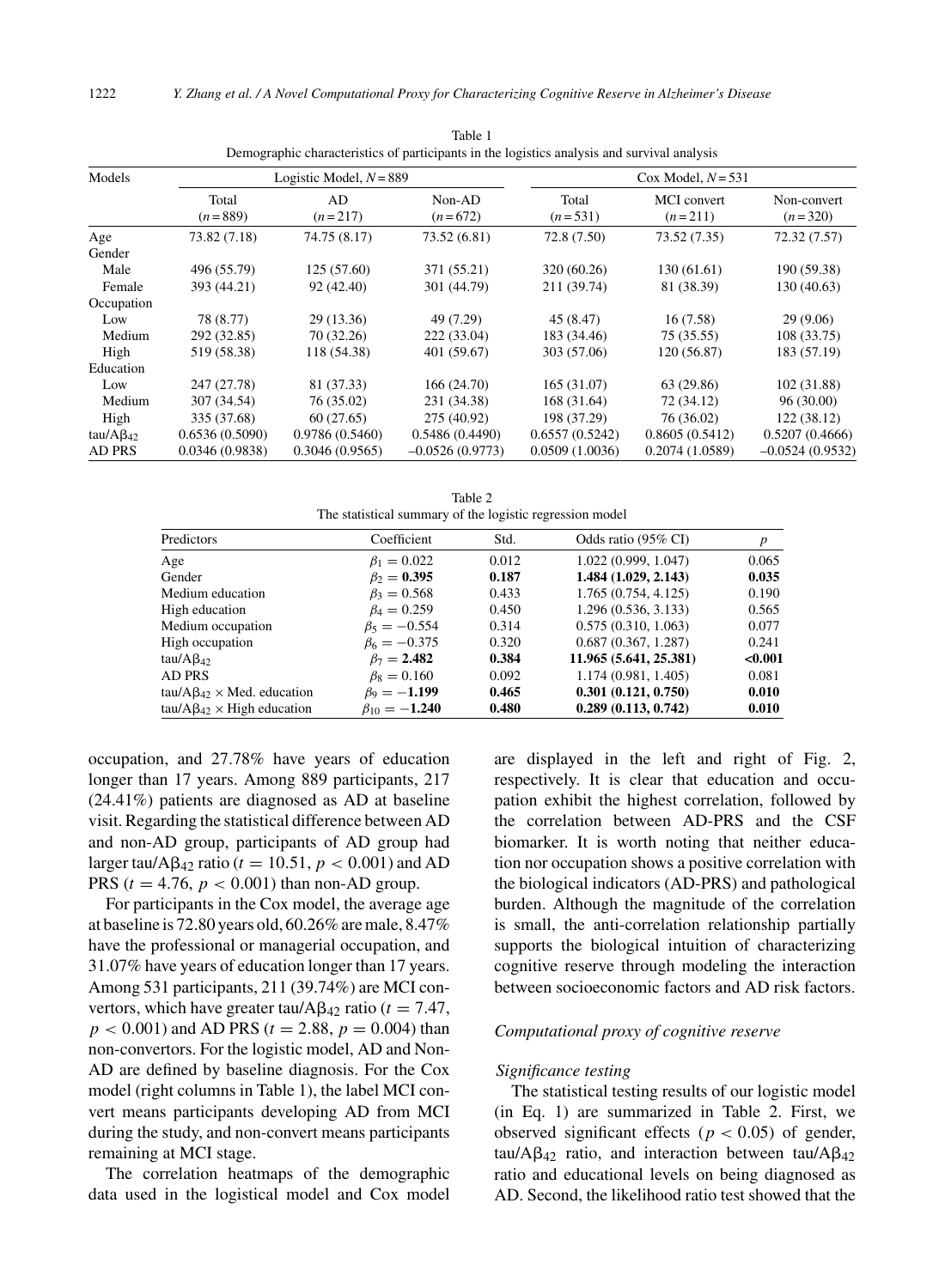

Fig. 3. The boxplot of tau/ $A\beta_{42}$  ratio stratified by baseline diagnostic and educational levels.

prediction of being diagnosed as AD based on our model with interaction terms is stronger than prediction without interaction (Chi-Square = 8.8533,  $p =$ 0*.*012). Third, males are more likely to be diagnosed as AD compared to females ( $p = 0.035$ ), where the odds of being diagnosed as AD for males is 1.484 (95% CI 1.029–2.143) times of the odds for females. Fourth, tau/ $A\beta_{42}$  ratio is a significant risk factor of being diagnosed as AD ( $p < 10^{-3}$ ). However, the effect of CSF tau/ $A\beta_{42}$  ratio decreases as the educational level increases, which is strongly suggested by the significant negative interaction coefficients (*β*<sub>9</sub> and  $\beta_{10}$ ). Specifically, the odds of being diagnosed as AD increase by 11.965 (95% CI 5.641–25.381) times with an increase of one unit of  $tau/Ap_{42}$  ratio for the low educational level group (<15 years), 3.607 times for the medium educational level group (15–17 years), and 3.463 times for the high educational level  $group (>17 years)$ .

## *Computational definition of cognitive reserve*

Our model shows that participants with higher educational level are less likely to be diagnosed as AD and have high resilience to pathology burden compared to lower educational level after controlling for tau/ $AB_{42}$  ratio. As shown in Fig. 3, the difference of tau/ $A\beta_{42}$  ratio between participants with AD and non-AD diagnosis at baseline visit has been attenuated with higher educational levels. Since the interaction between AD pathology and education not only pass significant testing but also exhibit negative estimations, cognitive reserve can be defined as the multiplication of CSF tau/ $A\beta_{42}$  and categorical education label. As a result, our new cognitive reserve can be calculated for each subject as follows: 1) If the underlying subject received less than 15 years of education, the cognitive reserve is zero since our model takes the low education group as the reference; 2) If the subject's education attendance is between 15 and 17 years, the cognitive reserve is −1*.*199 × CSF (tau/  $\text{A}\beta_{42}$  ratio); 3) if the subject received more than 17 years of education, the cognitive reserve is  $-1.24 \times \text{CSF}$  (tau/A $\beta_{42}$  ratio). Note, the negative value reflects the fact that cognitive reserve acts as a moderating role in counteracting the progression of AD pathology (positive value).

## **DISCUSSION**

Age, occupational levels, and AD-PRS show moderate significance  $(0.05 < p < 0.1)$  in our statistical model. The AUC for logistic model with the interaction term (parameterized by  $\beta_9$  or  $\beta_{10}$ ) is 0.78 (0.62% higher than that of the model without interaction terms), which indicates the interaction between tau/ $A\beta_{42}$  ratio and educational levels has a better capability of distinguishing between AD and non-AD. Specifically, the Nagelkerke pseudo R-Squared for logistic model with interaction is 22.53%, and the Nagelkerke pseudo R-Squared for logistic model without interaction is 21.26%. In conclusion, the interaction is significant; however,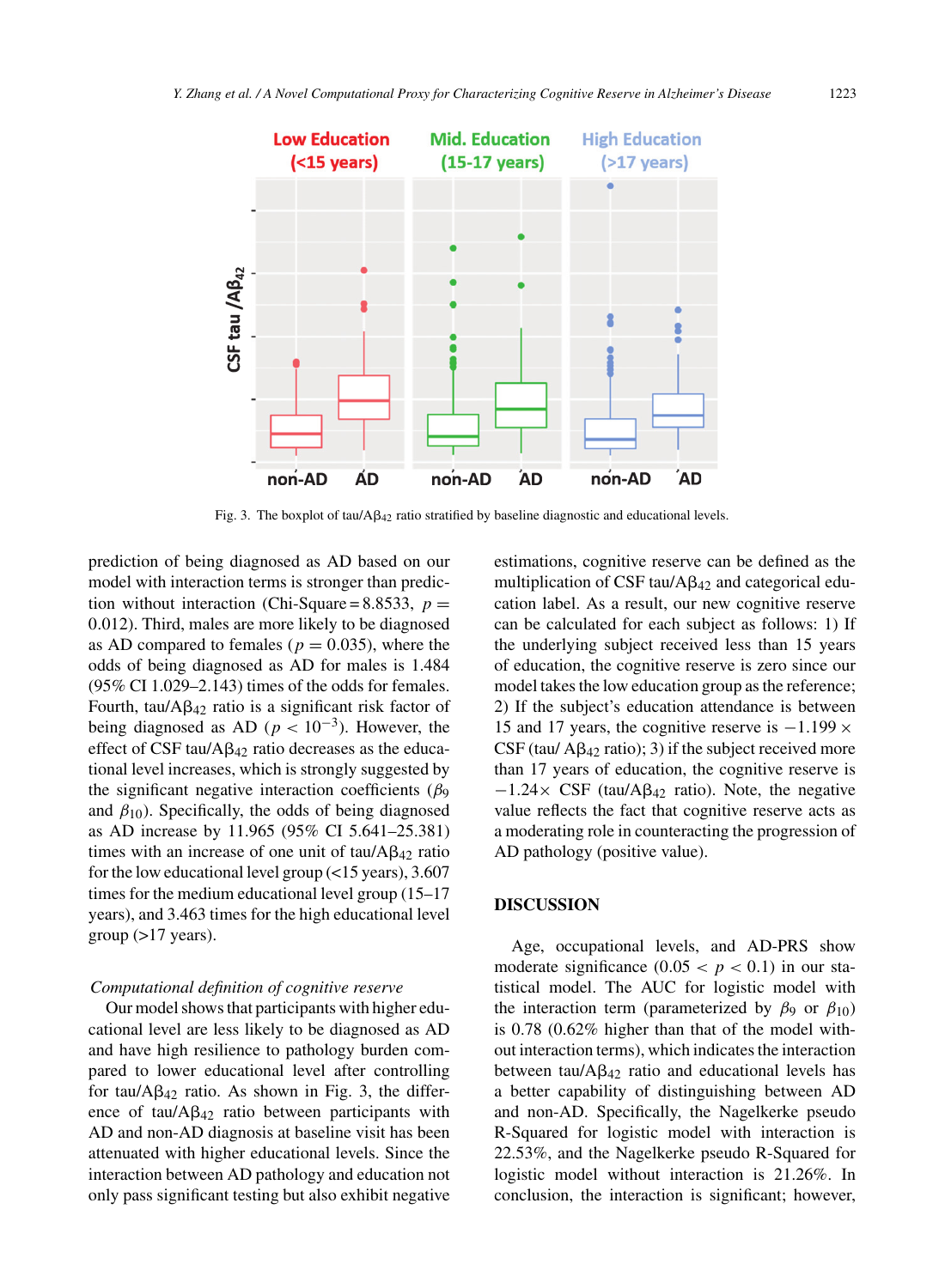| The statistical summary of the logistic regression model without occupational levels |                       |       |                        |         |  |
|--------------------------------------------------------------------------------------|-----------------------|-------|------------------------|---------|--|
| Predictors                                                                           | Coefficient           | Std   | Odds ratio (95% CI)    |         |  |
| Age                                                                                  | $\beta_1 = 0.023$     | 0.012 | 1.023 (0.999, 1.048)   | 0.060   |  |
| Gender                                                                               | $\beta_2 = 0.404$     | 0.184 | 1.498 (1.044, 2.148)   | 0.028   |  |
| Medium education                                                                     | $\beta_3 = 0.526$     | 0.427 | 1.692 (0.733, 3.908)   | 0.219   |  |
| High education                                                                       | $\beta_4 = 0.257$     | 0.431 | 1.293 (0.556, 3.009)   | 0.551   |  |
| tau/A $\beta_{42}$                                                                   | $\beta_7 = 2.483$     | 0.382 | 11.977 (5.665, 25.323) | < 0.001 |  |
| <b>AD PRS</b>                                                                        | $\beta_8 = 0.156$     | 0.091 | 1.169 (0.978, 1.397)   | 0.086   |  |
| $tau/AB_{42} \times Med-Edu$                                                         | $\beta_9 = -1.195$    | 0.463 | 0.303(0.122, 0.750)    | 0.010   |  |
| $tau/AB_{42} \times High-Edu$                                                        | $\beta_{10} = -1.260$ | 0.478 | 0.284(0.111, 0.724)    | 0.008   |  |

Table 3 The statistical summary of the logistic regression model without occupational levels

|                                               | Table 4 |  |
|-----------------------------------------------|---------|--|
| The results of Cox proportional hazards model |         |  |

|                      |                                  |                      | $\boldsymbol{p}$                             |
|----------------------|----------------------------------|----------------------|----------------------------------------------|
|                      |                                  |                      | 0.027                                        |
| $\beta_2 = 0.125$    | 0.151                            | 1.133(0.844, 1.523)  | 0.406                                        |
| $\beta_3 = 0.111$    | 0.273                            | 1.117 (0.654, 1.906) | 0.685                                        |
| $\beta_4 = -0.390$   | 0.295                            | 0.677(0.380, 1.206)  | 0.185                                        |
| $\beta_5 = -0.138$   | 0.283                            | 0.871(0.501, 1.516)  | 0.626                                        |
| $\beta_6 = -0.173$   | 0.289                            | 0.841(0.478, 1.480)  | 0.548                                        |
| $\beta_7 = 0.524$    | 0.191                            | 1.689(1.161, 2.455)  | 0.006                                        |
| $\beta_8 = 0.100$    | 0.072                            | 1.105 (0.960, 1.273) | 0.166                                        |
| $\beta_9 = 0.143$    | 0.238                            | 1.154 (0.724, 1.839) | 0.548                                        |
| $\beta_{10} = 0.673$ | 0.268                            | 1.960(1.160, 3.310)  | 0.012                                        |
|                      | Coefficient<br>$\beta_1 = 0.023$ | Std<br>0.010         | Hazard ratio (95% CI)<br>1.023(1.003, 1.044) |

the gain of modeling additional variability over the logistic model without interaction term is marginal. Comparing the regression result in Table 2 (with modeling occupation) and Table 3 (without modeling occupation), the interaction term between tau/ $A\beta_{42}$ and educational levels still shows significance (*p <* 0*.*01).

# *Understand the role of cognitive reserve by longitudinal analysis*

#### *Significance testing in Cox model*

The statistical results of the Cox model are summarized in Table 4. Without doubt, age is the significant factor of cognitive decline ( $p = 0.027$ ). Specifically, our Cox model shows that an increase of one year of aging results in 1.023 (95% CI 1.003–1.044) times increasement of the hazard (progression from MCI to AD). Since CSF biomarker is the hallmark of neurodegenerative process, the tau/ $A\beta_{42}$  ratio also exhibits a strong significance in determining the neurodegeneration ( $p = 0.006$ ). Besides these two determinant factors, our cognitive reserve proxy defined in our statistical model also shows significant effects ( $p = 0.012$ ) in moderating the trajectory of cognitive decline, which suggests the association between the hazard of progression to AD and  $tau/Ag_{42}$  ratio depended on educational levels.

#### *The role of cognitive reserve in AD*

After fitting the parameters in our Cox model, we can quantitatively investigate the influence of cognitive reserve (i.e., interaction of  $tau/Ap_{42}$  and education) in moderating neurodegeneration. As the log-slope shows in Fig. 4, an increase of one unit of tau/ $A\beta_{42}$  results in 1.689 (95% CI 1.161-2.455) times of the hazard of converting to AD for the low educational level group (red line), 1.948 (95% CI 1.450–2.616) times for the medium educational level group (green line), and 3.310 (95% CI 2.243–4.879) times for the high educational level group (blue line), respectively. Furthermore, the plot of loghazard function in Fig. 4 suggests that participants with higher educational level have smaller hazard of progression from MCI to AD before the pathology burden reaches the tipping point. However, the education advantage shows downside after the tipping point, where the risk of converting to AD in the high education group grows much faster than low education group.

## *Discussion*

The likelihood ratio test showed that prediction of progression from MCI to AD based on model with interaction was stronger than prediction without interaction (Chi-Square =  $6.8023$ ,  $p = 0.0333$ ). The concordance index for the model with interaction is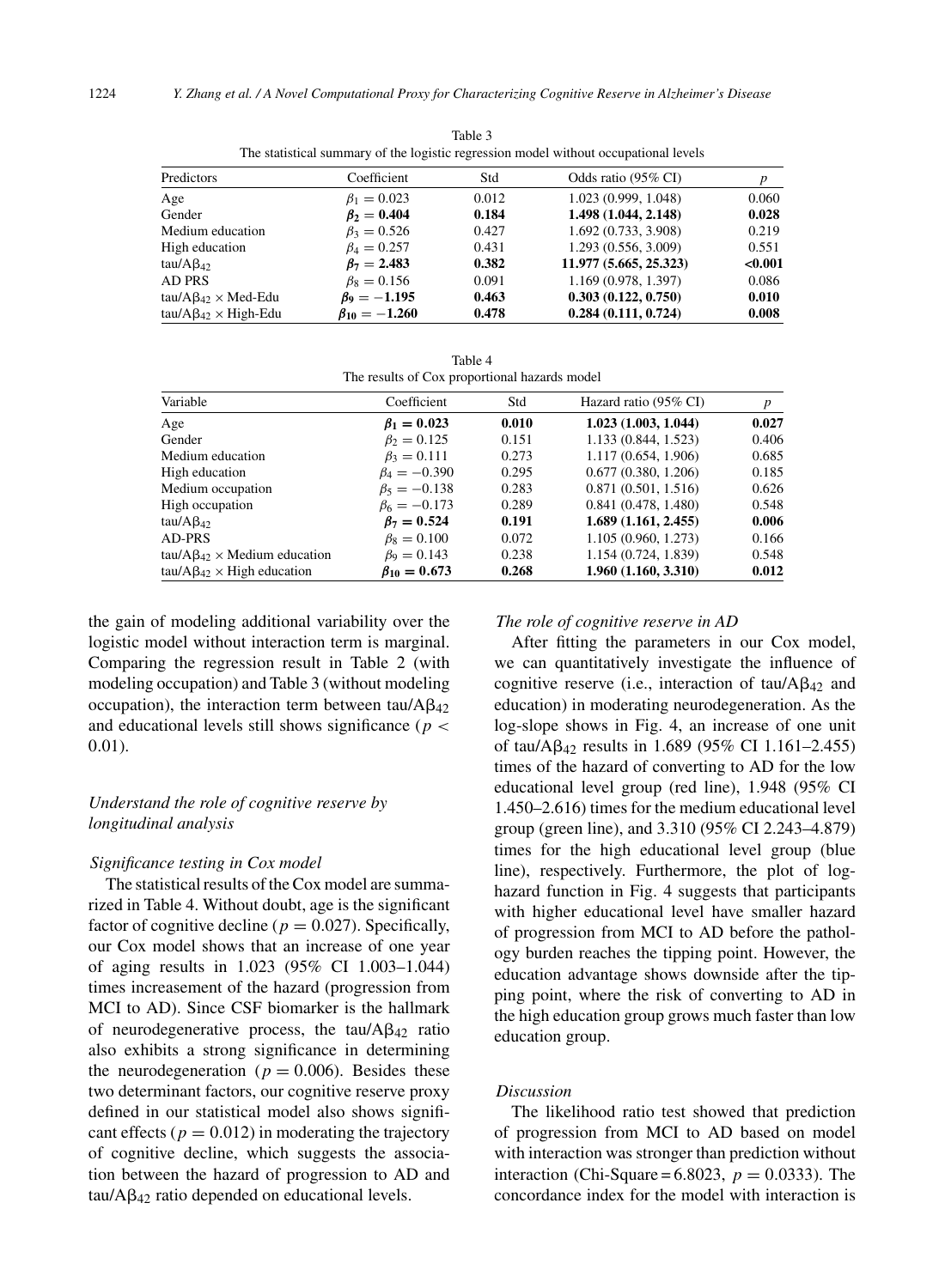0.675, while the concordance index for the model without interaction is 0.669. The model with interaction has a better predictive ability than the model without interaction. Furthermore, we apply the Cox model without including the occupation level on the same longitudinal dataset. Compared to the Cox model with occupation level, the statistical results in Table 5 suggests that our cognitive reserve proxy (the interaction between  $tau/Ag_{42}$  and educational levels) shows consistent effect with and without considering occupation.

## **DISCUSSION**

In this paper, we present an operational definition for measuring cognitive reserve by investigating the relationship between clinical data, CSF biomarker,



Fig. 4. AD risk curves of neuropathology burden in three education groups.

and SES in the aging population. In general, our statistical model suggests that 1) the high education group has the advantage in preserving cognition compared to the low education group; 2) the education advantage has the downside of more rapid neurodegeneration after the pathological burden is beyond the tipping point.

Converging evidence shows that the individual's neurodegeneration trajectory is not only regulated by the abnormal deposition of pathology burden but also moderated by the brain's capability to maintain normal cognition [30, 32–34, 59]. In current cognitive studies [30, 34, 47, 59], SES in factors of education, wealth, and occupation are widely used as the proxy to measure cognitive reserve. One possible explanation regarding the role of SES factors in cognitive reserve is neural compensation [34], where task-related activation occurs in the presence of structural brain changes, and this may results in improved performance for those who compensate.

In our previous work, we found education exhibits a strong association with cognitive reserve [60]. Figure 5 shows the scatter plot of the dementia stage (quantified by ADAS-Cog 11 [61]) versus whole-brain neurodegeneration burden (measured in  $tau/Ag_{42}$  biomarker). We used a linear regression model to fit the latent relationship for relatively higher education (in red) and relatively lower education (in



Fig. 5. Individual differences in the relationship between neuropathology level and clinic score with respect to education level.

| The results of Cox proportional nazards model excluding occupational levels |                      |       |                       |       |  |  |
|-----------------------------------------------------------------------------|----------------------|-------|-----------------------|-------|--|--|
| Variable                                                                    | Coefficient          | Std.  | Hazard ratio (95% CI) | p     |  |  |
| Age                                                                         | $\beta_1 = 0.023$    | 0.010 | 1.023(1.003, 1.044)   | 0.027 |  |  |
| Gender                                                                      | $\beta_2 = 0.118$    | 0.150 | 1.125 (0.839, 1.510)  | 0.431 |  |  |
| Medium education                                                            | $\beta_3 = 0.086$    | 0.269 | 1.090(0.643, 1.846)   | 0.748 |  |  |
| High education                                                              | $\beta_4 = -0.428$   | 0.284 | 0.652(0.374, 1.137)   | 0.132 |  |  |
| tau/A $\beta_{42}$                                                          | $\beta_7 = 0.525$    | 0.190 | 1.690(1.165, 2.453)   | 0.006 |  |  |
| AD-PRS                                                                      | $\beta_8 = 0.100$    | 0.072 | 1.105 (0.960, 1.273)  | 0.164 |  |  |
| tau/A $\beta_{42} \times$ Med education                                     | $\beta_9 = 0.139$    | 0.237 | 1.149 (0.722, 1.829)  | 0.557 |  |  |
| $tau/AB_{42} \times High education$                                         | $\beta_{10} = 0.668$ | 0.267 | 1.950(1.156, 3.291)   | 0.012 |  |  |

Table 5 The results of Cox proportional hazards model excluding occupational levels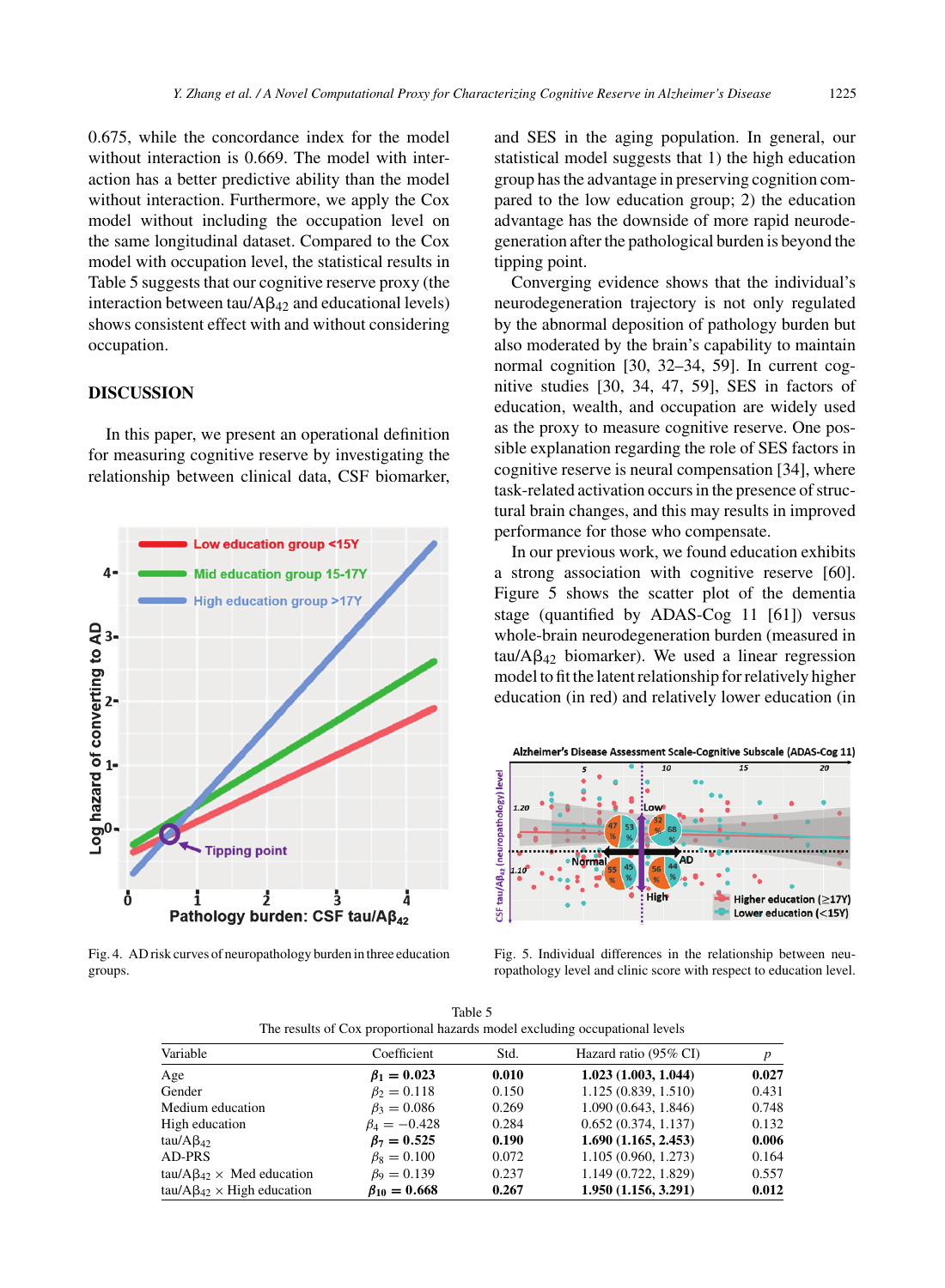blue) cohorts separately. The fitting for the higher education group shows a lower negative slope than the lower education group, suggesting that individuals with more educational attainment have the potential to reserve more neurodegeneration burdens at the same cognition level.

Regarding the neuroscience insight of our cognitive reserve proxy, our model assumes the AD-specific neuropathological changes (such as  $tau/Ag_{42}$  biomarker) are the determinant factors in dementia progression, where SES factors (such as education and occupation) might moderate the trajectory of cognitive decline. To that end, our regression model in Eq. 1 is designed to characterize the interaction between the neurodegeneration process and environmental factors, which allows us to quantify the degree of cognitive reserve.

Although the definition of cognitive reserve works well for CSF biomarkers, there are several limitations. 1) Simple logistic model might not be less powerful to capture the non-linear relationship between clinical manifestations and neuropathological data. 2) The response is currently binarized to AD and non-AD. Since AD is a multi-factorial disease with heterogenous progression pathway, a fine-grained stratification (such as including early-MCI and late-MCI) is necessary to address the heterogeneity issue in AD. 3) AD-PRS does not show the strong effect in our model. The gloss simplification of the whole genome-wise polygenetic risk score might be the reason for the less sensitivity of AD-PRS. One possible solution is the pathway-specific PRS [62], which is the weighted effect from the preselected AD risk genes.

Mounting evidence shows that AD pathologies preferentially affect the aging brain [63–66]. We will further extend this computational framework of the cognitive reserve from CSF biomarkers to amyloid and tau PET imaging, which will allow us to measure cognitive reserve for each anatomical region and understand the spatial association with the development of neuropathology burden.

#### **ACKNOWLEDGMENTS**

This work was supported by the National Institutes of Health AG049089, AG059065, and AG068399. Data collection and sharing for this project was funded by the Alzheimer's Disease Neuroimaging Initiative (ADNI) (National Institutes of Health Grant U01 AG024904) and DOD ADNI (Department of Defense award number W81XWH-12-2-0012).

ADNI is funded by the National Institute on Aging, the National Institute of Biomedical Imaging and Bioengineering, and through generous contributions from the following: AbbVie, Alzheimer's Association; Alzheimer's Drug Discovery Foundation; Araclon Biotech; BioClinica, Inc.; Biogen; Bristol-Myers Squibb Company; CereSpir, Inc.; Cogstate; Eisai Inc.; Elan Pharmaceuticals, Inc.; Eli Lilly and Company; EuroImmun; F. Hoffmann-La Roche Ltd and its affiliated company Genentech, Inc.; Fujirebio; GE Healthcare; IXICO Ltd.; Janssen Alzheimer Immunotherapy Research & Development, LLC.; Johnson & Johnson Pharmaceutical Research & Development LLC.; Lumosity; Lundbeck; Merck & Co., Inc.; Meso Scale Diagnostics, LLC.; NeuroRx Research; Neurotrack Technologies; Novartis Pharmaceuticals Corporation; Pfizer Inc.; Piramal Imaging; Servier; Takeda Pharmaceutical Company; and Transition Therapeutics. The Canadian Institutes of Health Research is providing funds to support ADNI clinical sites in Canada. Private sector contributions are facilitated by the Foundation for the National Institutes of Health (<https://www.fnih.org>). The grantee organization is the Northern California Institute for Research and Education, and the study is coordinated by the Alzheimer's Therapeutic Research Institute at the University of Southern California. ADNI data are disseminated by the Laboratory for NeuroImaging at the University of Southern California.

Authors' disclosures available online [\(https://](https://www.j-alz.com/manuscript-disclosures/20-1011r1) www.j-alz.com/manuscript-disclosures/20-1011r1).

## **REFERENCES**

- [1] Braak H, Braak E (1991) Neuropathological stageing of Alzheimer-related changes. *Acta Neuropathol* **82**, 239-259.
- [2] Luis CA, Loewenstein DA, Acevedo A, Barker WW, Duara R (2003) Mild cognitive impairment: Directions for future research. *Neurology* **61**, 438-444.
- [3] Nestor PJ, Schelterns P, Hodges JR (2004) Advances in the early detection of Alzheimer's disease. *Nat Rev Neurosci* **5**, S34-41.
- [4] Gauthier SG (2005) Alzheimer's disease: The benefits of early treatment. *Eur J Neurol* **12**, 11-16.
- [5] Brookmeyer R, Johnson E, Ziegler-Graham K, Arrighi H (2006) Forecasting the global burden of Alzheimer's disease. *Alzheimers Dement* **3**, 186-191.
- [6] Rozzini L, Chilovi BV, Conti M, Bertoletti E, Delrio I, Trabucchi M, Padovani A (2007) Conversion of amnestic mild cognitive impairment to dementia of Alzheimer type is independent to memory deterioration. *Int J Geriatr Psychiatry* **22**, 1217-1222.
- [7] Thompson PM, Hayashi KM, Dutton RA, Chiang M-C, MD ADL, Sowell ER, Zubicaray Gd, Becker JT, Lopez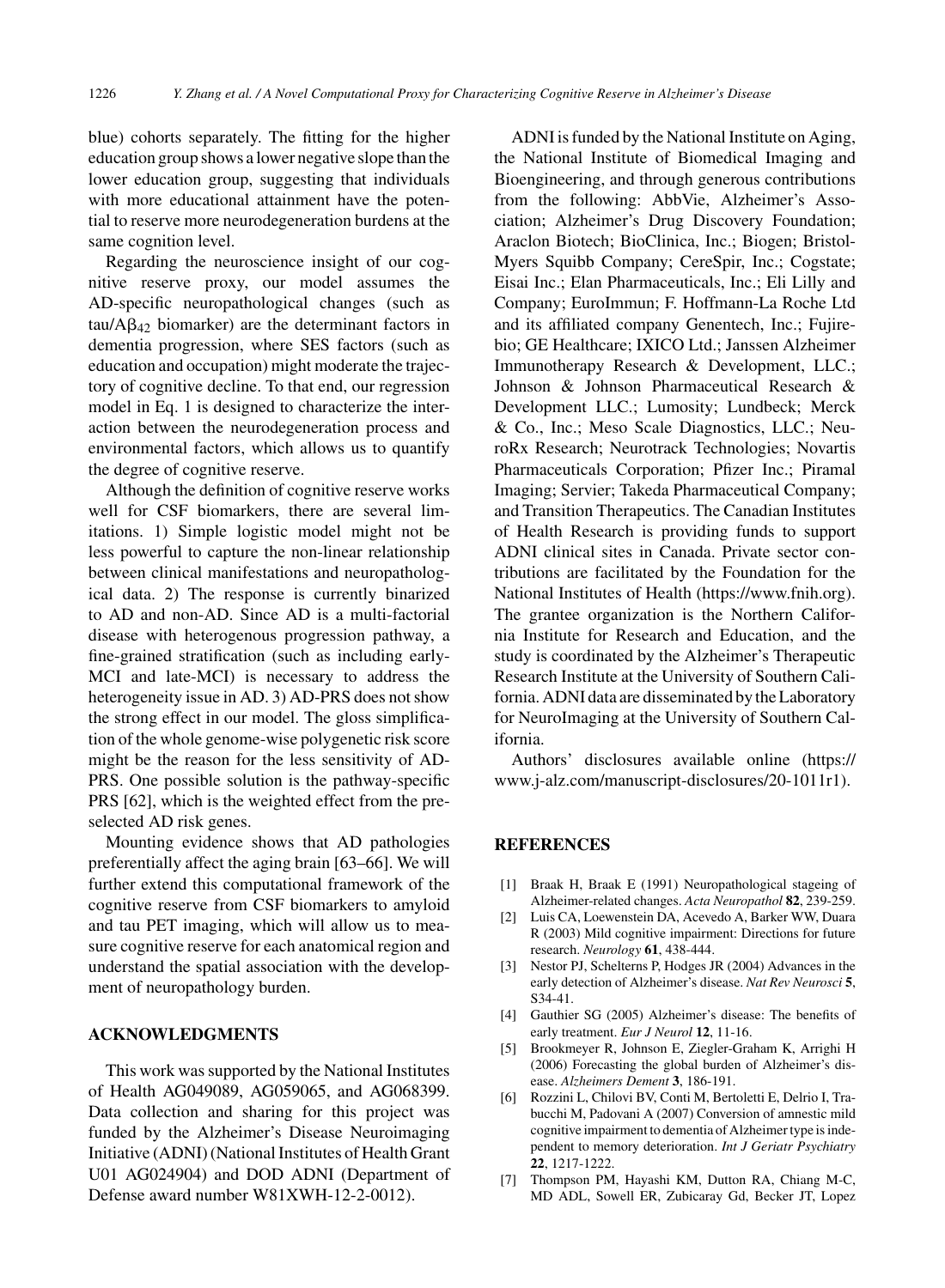OL, Aizenstein HJ, Toga AW (2007) Tracking Alzheimer's disease. *Ann N Y Acad Sci* **1097**, 198-214.

- [8] O'Bryant SE, Waring SC, Cullum CM, Hall J, Lacritz L, Massman PJ, Lupo PJ, Reisch JS, Doody R (2008) Staging dementia using Clinical Dementia Rating scale sum of boxes scores: A Texas Alzheimer's research consortium study. *Arch Neurol* **65**, 1091-1095.
- [9] Jagust WJ, Bandy D, Chen K, Foster NL, Landau SM, Mathis CA, Price JC, Reiman EM, Skovronsky D, Koeppe RA; Alzheimer's Disease Neuroimaging Initiative (2010) The Alzheimer's Disease Neuroimaging Initiative positron emission tomography core. *Alzheimers Dement* **6**, 221-229.
- [10] Stam CJ (2014) Modern network science of neurological disorders. *Nat Neurosci* **15**, 683-695.
- [11] Burack MA, Hartlein J, Flores HP, Taylor-Reinwald L, Perlmutter JS, Cairns NJ (2010) *In vivo* amyloid imaging in autopsy-confirmed Parkinson disease with dementia. *Neurology* **74**, 77-84.
- [12] de Jong D, Jansen RW, Kremer BP, Verbeek MM (2006) Cerebrospinal fluid amyloid  $\beta$ 42/phosphorylated tau ratio discriminates between Alzheimer's disease and vascular dementia. *J Gerontol A Biol Sci Med Sci* **61**, 755-758.
- [13] Fagan AM, Roe CM, Xiong C, Mintun MA, Morris JC, Holtzman DM (2007) Cerebrospinal fluid tau/ßamyloid(42) ratio as a prediction of cognitive decline in nondemented older adults. *Arch Neurol* **64**, 343-349.
- [14] Rowe CC, Ellis KA, Rimajova M, Bourgeat P, Pike KE, Jones G, Fripp J, Tochon-Danguy H, Morandeau L, O'Keefe G, Price R, Raniga P, Robins P, Acosta O, Lenzo N, Szoeke C, Salvado O, Head R, Martins R, Masters CL, Ames D, Villemagne VL (2010) Amyloid imaging results from the Australian Imaging, Biomarkers and Lifestyle (AIBL) study of aging. *Neurobiol Aging* **31**, 1275-1283.
- [15] Tapiola T, Alafuzoff I, Herukka SK, Parkkinen L, Hartikainen P, Soininen H, Pirttila T (2009) Cerebrospinal fluid --amyloid 42 and tau proteins as biomarkers of Alzheimertype pathologic changes in the brain. *Arch Neurol* **66**, 382-389.
- [16] Wolk DA, Price JC, Saxton JA, Snitz BE, James JA, Lopez OL, Aizenstein HJ, Cohen AD, Weissfeld LA, Mathis CA, Klunk WE, De-Kosky ST (2009) Amyloid imaging in mild cognitive impairment subtypes. *Ann Neurol* **65**, 557-568.
- [17] Henneman WJ, Vrenken H, Barnes J, Sluimer IC, Verwey NA, Blankenstein MA, Klein M, Fox NC, Scheltens P, Barkhof F, van der Flier WM (2009) Baseline CSF ptau levels independently predict progression of hippocampal atrophy in Alzheimer disease. *Neurology* **73**, 935-940.
- [18] Fagan AM, Mintun MA, Shah AR, Aldea P, Roe CM, Mach RH, Marcus D, Morris JC, Holtzman DM (2009) Cerebrospinal fluid tau and ptau(181) increase with cortical amyloid deposition in cognitively normal individuals: Implications for future clinical trials of Alzheimer's disease. *EMBO Mol Med* **1**, 371-380.
- [19] Mitchell AJ (2009) CSF phosphorylated tau in the diagnosis and prognosis of mild cognitive impairment and Alzheimer's disease: A meta-analysis of 51 studies. *J Neurol Neurosurg Psychiatry* **80**, 966-975.
- [20] Li G, Sokal I, Quinn JF, Leverenz JB, Brodey M, Schellenberg GD, Kaye JA, Raskind MA, Zhang J, Peskind ER, Montine TJ (2007) CSF tau/Aβ42 ratio for increased risk of mild cognitive impairment: A follow-up study. *Neurology* **69**, 631-639.
- [21] Diniz BS, Pinto Junior JA, Forlenza OV (2008) Do CSF total  $tau$ , phosphorylated tau, and  $\beta$ -amyloid 42 help to predict progression of mild cognitive impairment to Alzheimer's

disease? A systematic review and meta-analysis of the literature. *World J Biol Psychiatry* **9**, 172-182.

- [22] Jack CR, Bennett DA, Blennow K, Carrillo MC, Dunn B, Haeberlein SB, Holtzman DM, Jagust W, Jessen F, Karlawish J, Liu E, Molinuevo JL, Montine T, Phelps C, Rankin KP, Rowe CC, Scheltens P, Siemers E, Snyder HM, Sperling R, Elliott C, Masliah E, Ryan L, Silverberg N (2018) NIA-AA Research Framework: Toward a biological definition of Alzheimer's disease. *Alzheimers Dement* **14**, 535-562.
- [23] Jack CR, Knopman DS, Jagust WJ, Petersen RC, Weiner MW, Aisen PS, Shaw LM, Vemuri P, Wiste HJ, Weigand SD, Lesnick TG, Pankratz VS, Donohue MC, Trojanowski JQ (2013) Tracking pathophysiological processes in Alzheimer's disease: An updated hypothetical model of dynamic biomarkers. *Lancet Neurol* **12**, 207-216.
- [24] Davatzikos C, Fan Y, Wu X, Shen D, Resnick SM (2008) Detection of prodromal Alzheimer's disease via pattern classification of MRI. *Neurobiol Aging* **29**, 514-523.
- [25] Frisoni GB, Fox NC, Jack CR, Scheltens P, Thompson PM (2010) The clinical use of structural MRI in Alzheimer disease. *Nat Rev Neurol* **6**, 67-77.
- [26] Hua X, Lee S, Hibar DP, Yanovsky I, Leow AD, Toga AW, Jr. CRJ, Bernstein MA, Reiman EM, Harvey DJ, Kornak J, Schuff N, Alexander GE, Weiner MW, Thompson PM (2010) Mapping Alzheimer's disease progression in 1309 MRI scans: Power estimates for different inter-scan intervals. *Neuroimage* **51**, 63-75.
- [27] Jack CR, Lowe VJ, Weigand SD, Wiste HJ, Senjem ML, Knopman DS, Shiung MM, Gunter JL, Boeve BF, Kemp BJ, Weiner M, Petersen RC (2009) Serial PIB and MRI in normal, mild cognitive impairment and Alzheimer's disease: Implications for sequence of pathological events in Alzheimer's disease. *Brain* **132** (Pt 5), 1355-1365.
- [28] Jack CR, Slomkowski M, Gracon S, Hoover TM, Felmlee JP, Stewart K, Xu Y, Shiung M, O'Brien PC, Cha R, Knopman D, Petersen RC (2003) MRI as a biomarker of disease progression in a therapeutic trial of milameline for AD. *Neurology* **60**, 253-260.
- [29] Logothetis NK, Pauls J, Augath M, Trinath T, Oeltermann A (2001) Neurophysiological investigation of the basis of the fMRI signal. *Nature* **412**, 150-157.
- [30] Stern Y (2002) What is cognitive reserve? Theory and research application of the reserve concept. *J Int Neuropsychol Soc* **8**, 448-460.
- [31] van Loenhoud AC, van der Flier WM, Wink AM, Dicks E, Groot C, Twisk J, Barkhof F, Scheltens P, Ossenkoppele R (2019) Cognitive reserve and clinical progression in Alzheimer disease. *Neurology* **93**, e334.
- [32] Stern Y (2006) Cognitive reserve and Alzheimer disease. *Alzheimer Dis Assoc Disord* **20**, 112-117.
- [33] Stern Y (2012) Cognitive reserve in ageing and Alzheimer's disease. *Lancet Neurol* **11**, 1006-1012.
- [34] Stern Y (2017) An approach to studying the neural correlates of reserve. *Brain Imaging Behav* **11**, 410-416.
- [35] Cabeza R, Albert M, Belleville S, Craik FIM, Duarte A, Grady CL, Lindenberger U, Nyberg L, Park DC, Reuter-Lorenz PA, Rugg MD, Steffener J, Rajah MN (2018) Maintenance, reserve and compensation: The cognitive neuroscience of healthy ageing. *Nat Rev Neurosci* **19**, 701-710.
- [36] Epperson CN, Sammel MD, Freeman EW (2013) Menopause effects on verbal memory: Findings from a longitudinal community cohort. *J Clin Endocrinol Metab* **98**, 3829-3838.
- [37] Bruce H, Michael S, Brian B, Paul R, Raj D S, Gary W, Daniel OL, Vince M (2020) Extratemporal quantitative MR